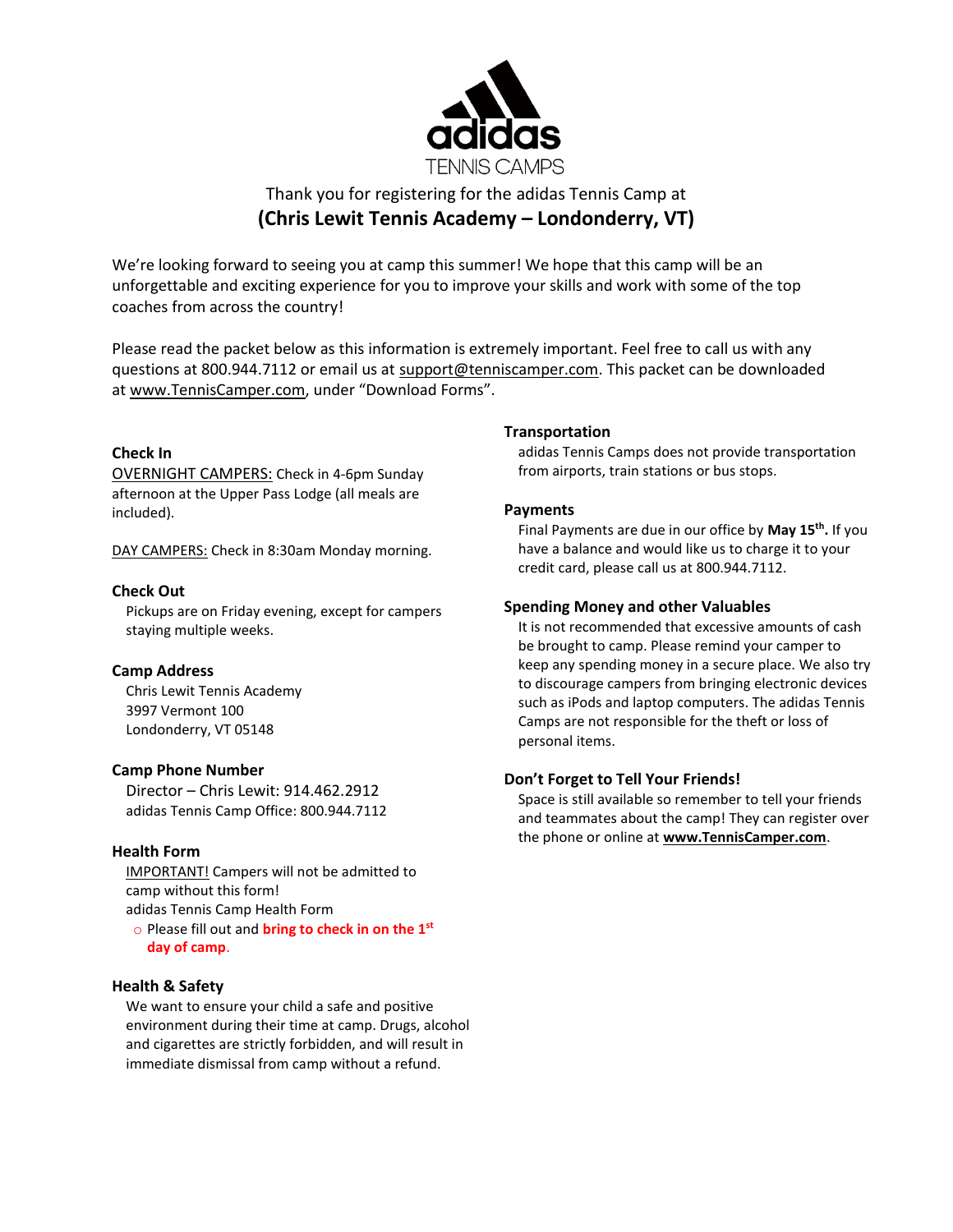## **Packing List**

- **[Health Form](https://tenniscamper.com/wp-content/uploads/TN-adidasTennisCampsHealthForm.pdf)**
- [Covid-19 Monitoring Form](https://tenniscamper.com/wp-content/uploads/Athletic-Monitoring-Form.pdf) (bring with you to check in)
- [Covid-19 Waiver \(if](https://tenniscamper.com/wp-content/uploads/eCampsWaiverOfLiabilityAddendumRelatingToCoronavirus.pdf) not filled out online)
- □ A negative Covid test (antigen or PCR) before arrival at camp.
- $\Box$  Tennis racquet(s), tennis shoes (no black soles)
- Water jug
- □ Athletic Socks
- □ T-Shirts
- $\Box$  Fan
- □ Shorts
- □ Sweatshirt
- □ Off-Field Clothes
- Pajamas
- □ Bedding Linens
- □ Blanket/Sleeping Bagn
- $\Box$  Pillow
- □ Shower Towel
- $\Box$  Toiletries
- □ Alarm Clock
- □ Sunscreen
- $\Box$  Spending Money we recommend bringing no more than \$50
- $\Box$  Key Deposit Check made out to "adidas" Tennis Camps"
- □ Bathing Suit
- Hat

## **Taking Train to and from CLTA:**

Amtrak offers daily service to Bellows Falls, VT from numerous Northeast departure points. We can have a coach pickup/dropoff players from the Bellows Falls Amtrak station for a reasonably low fee. The station is about 35 minutes from CLTA Vermont

#### [Chris Lewit Tennis Academy Directions](https://goo.gl/maps/oEuncw7TftWsMjYq9)

#### **Covid-19 Policy**

Covid-19 vaccine is not required. We ask that everyone have a negative covid-19 test (antigen or PCR) before camp, bring in the forms above, and not to have had any Covid-19 symptoms in the last 5 days.

#### **Cell Phone Policy:**

In order to provide the ideal camper experience, we believe in limiting the use of cell phones and other electronic devices while at camp. Use of phones is not permitted during the instructional blocks of camp, including on-field and classroom sessions. We feel this will minimize distractions to the learning environment, help maintain an inclusive atmosphere and alleviate potential problems that can detract from the overall experience for everyone. Phone use will be allowed during in the mornings prior to morning session, at lunch, and for overnight camps before and after the evening session. We will still encourage players to minimize their time on devices in order to interact and engage with other campers, but understand they might want the chance to call home, text friends, etc

#### **Cancellation Policy**

Any Camper who must cancel their registration more than fifteen (15) days prior to the camp start date will receive a voucher equal to the full amount of camp tuition already paid which may be used toward any program or camp offered by eCamps. If a camper must cancel their registration fourteen (14) days or fewer prior to the start of camp, eCamps will issue camper or parent a voucher equal to 50% of the camp tuition, which can be transferred to a future program or camp within the same calendar year or next calendar year. The voucher is also transferable to another family member and is good for any camp offered by eCamps within one year of the date of purchase. Camp vouchers are not extended to campers who leave camp after the start of a session. **Cash refunds are not offered under any circumstances.**

If eCamps Sports Network is forced to postpone your child's 2022 summer camp due to the facility being closed or by government mandate, you will receive a camp credit voucher for tuition fees paid (never expires, fully transferable & for any sport).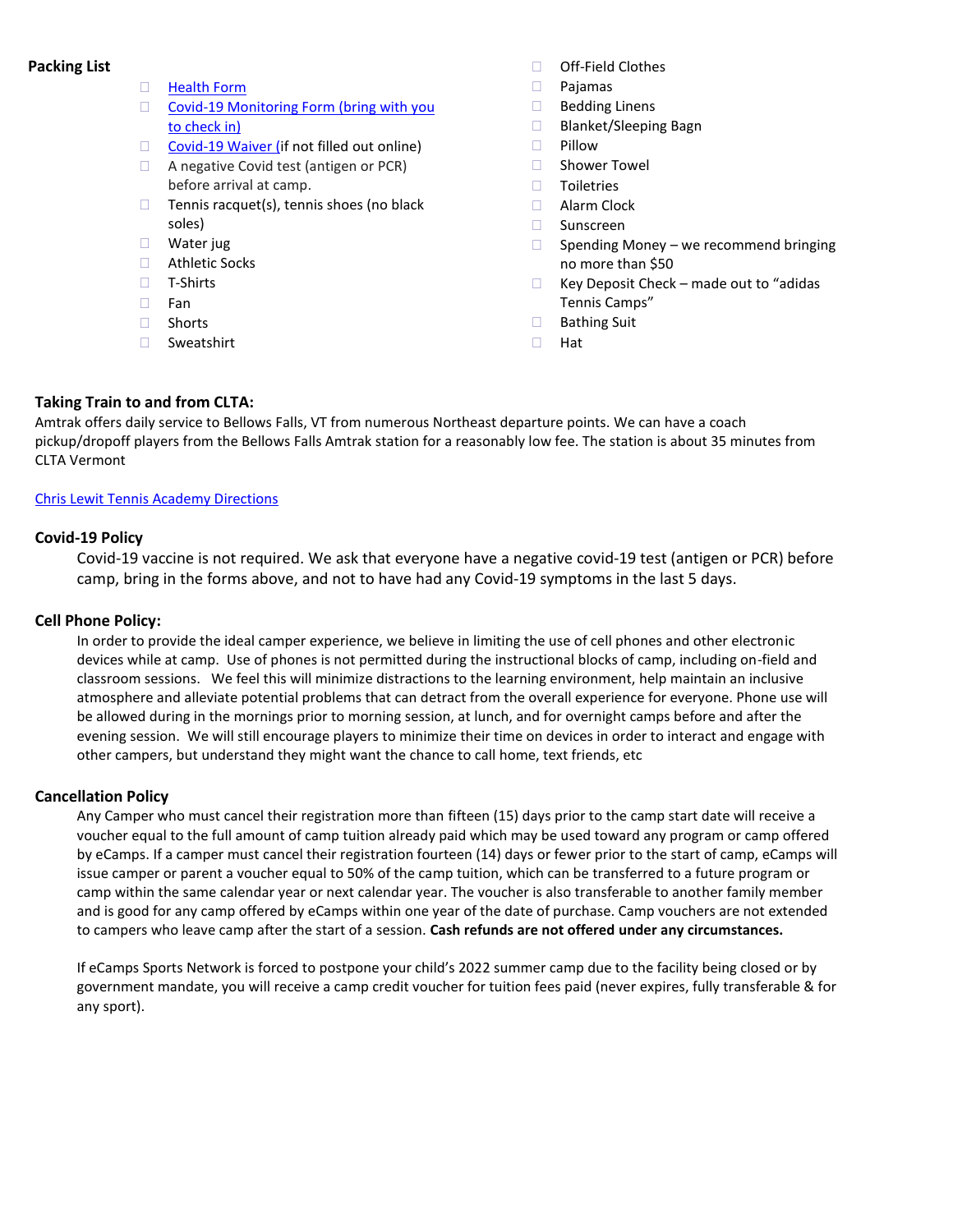### **adidas Tennis Camps Summer Camp Health Record and Release Form**

Every camper must have this health record filled out for camp and brought to camp check-in. Camps held in the following states require this form to be completed and signed by a physician before your child can participate at summer camp (CT, MA, NY). *PLEASE DO NOT MAIL AHEAD.*

| Last                                                            | First |                | M.I. |
|-----------------------------------------------------------------|-------|----------------|------|
|                                                                 |       |                |      |
|                                                                 |       |                |      |
|                                                                 |       |                |      |
|                                                                 |       |                |      |
|                                                                 |       |                |      |
|                                                                 |       |                |      |
|                                                                 |       |                |      |
|                                                                 |       |                |      |
|                                                                 |       |                |      |
| Phone (Cell):                                                   |       |                |      |
| <b>Health History</b><br>May Participate in all camp activities |       |                |      |
| May participate except for                                      |       |                |      |
| Does this individual have allergies? YES                        |       | N <sub>O</sub> |      |
| Is this individual on a special diet? YES<br>Explain:           |       | N <sub>O</sub> |      |
| Does the individual have special needs? YES NO                  |       |                |      |

| Physician's Signature |  |
|-----------------------|--|
| Physician's Name      |  |
| Today's Date          |  |
| Address               |  |
| Phone                 |  |

*PLEASE NOTE: A DOCTORS SIGNATURE IS ONLY REQUIRED FOR CAMPS IN CONNECTICUT, MASSACHUSETTS, AND NEW YORK.*

| <b>Immunization History (Please List Dates)</b><br>Copy of Immunization Record Preferable. |  |
|--------------------------------------------------------------------------------------------|--|
| DPT __________ Booster _________                                                           |  |
|                                                                                            |  |
| Polio OPV (Sabin)__________ Booster____________                                            |  |
| Measles/Mumps/Rubella (MMR) #1_________ #2________                                         |  |
|                                                                                            |  |
| Chickenpox__________                                                                       |  |
| Tetanus                                                                                    |  |
| Turberculin_________                                                                       |  |
| Pneumococcal Conjugate___________                                                          |  |
| Haemophilus Influenza b (HIB) __________                                                   |  |
| Covid-19 $\#1$ $\#2$ Booster                                                               |  |

### **Insurance Information**

| Policy Holder's Name & DOB                                                |  |
|---------------------------------------------------------------------------|--|
| Insurance Provider Contact: Phone________________                         |  |
|                                                                           |  |
| Please include a photocopy of your Health Insurance card for our records. |  |
|                                                                           |  |

#### **Parent's Authorization**

This health history is correct so far as I know, and the person herein described has permission to participate in all activities except as noted. I give my child permission to be treated by emergency response personnel. I understand that every attempt will be made to contact me, or the emergency contact, before taking this action. I hereby waive and release the adidas Tennis Camps, staff, camp management and sponsors from any liability for any injury or illness incurred while at camp. I UNDERSTAND THAT THERE IS A RISK OF INJURY TO MY CHILD AS A RESULT OF CAMP ACTIVITIES, AND KNOWINGLY AND VOLUNTARILY ASSUME ALL RISK OF SUCH INJURY. I will be financially responsible for any medical attention needed during camp.

Parent Signature Date \*\*\*NOTE\*\*\*All medication will be checked and kept by the trainer. All prescription medications must be in their original case/box with the legible prescription label; including inhalers. The "prescribers authorization form" must accompany all medication and requires the physician's signature in CT, MA & NY. **The Administration of Medication Form must accompany all**